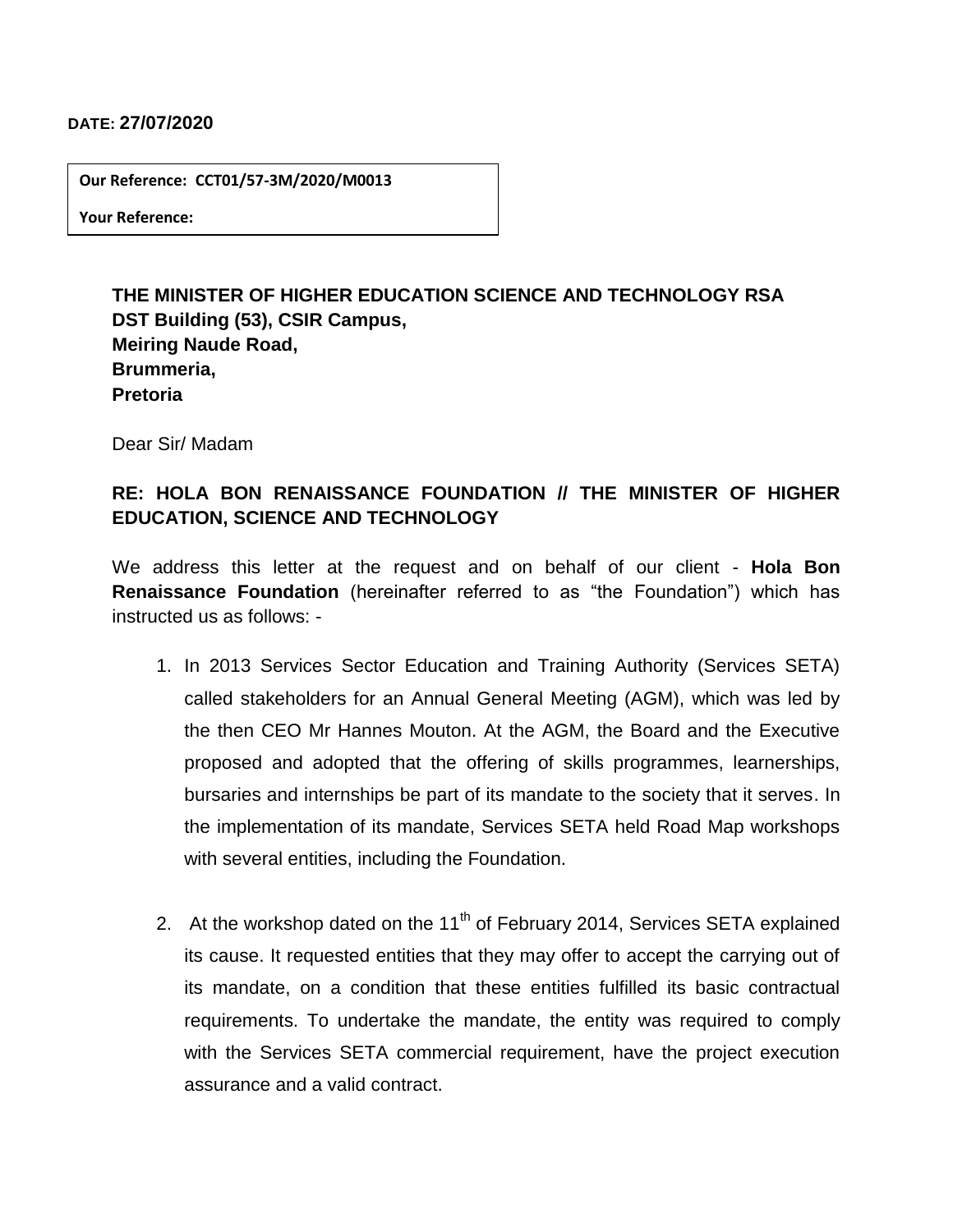- 3. The mandate for the Services SETA in the financial years of 2013/2014 had targeted offering services to around 30 000 (thirty thousand) learners as part of its commitments, which was so welcomed by the society, taking it from the number of youths who accepted its services, resulting to the contracting process with the entities being a success.
- 4. As stated prior, the Foundation applied for a contract with Services SETA, and it was awarded a contract dated on the 14th of April 2014, as per a reference number 1000003072014. The major term of the contract was that Services SETA should empower 437 unemployed learners by providing them with an internship (workplace experience). It is evident that the Foundation had complied with the contractual requirements subsequent to its consummation. Hence, the Foundation exhausted its resources and capital in ensuring that it complied with the demands of the contract and coordinated the relevant personnel in order to execute the contract successfully.
- 5. The Foundation was awarded the contract by Services SETA at the initial value of R10,488,000.00 (ten million, four hundred and eighty eight thousand) as outlined in its annual report of 2014/2015. Consequently, it engaged and forged a partnership with host companies such as the Hands of Devine Love, Jozi Writers Association, Sedibeng Youth Forum, Sisonke youth Development organisation, Sydney Maseko and SANTU HIV/AIDS Relief Projects, just to list a few. Whilst the Foundation was still setting its working structure with its partners, it received a letter from Services SETA dated on the 1st of July 2014, suspending the payment of funds to the Foundation for a period of up to 8 months.
- 6. Since then, the Foundation has not received any meaningful communication from Services SETA regarding the project except that it shall be informed in due course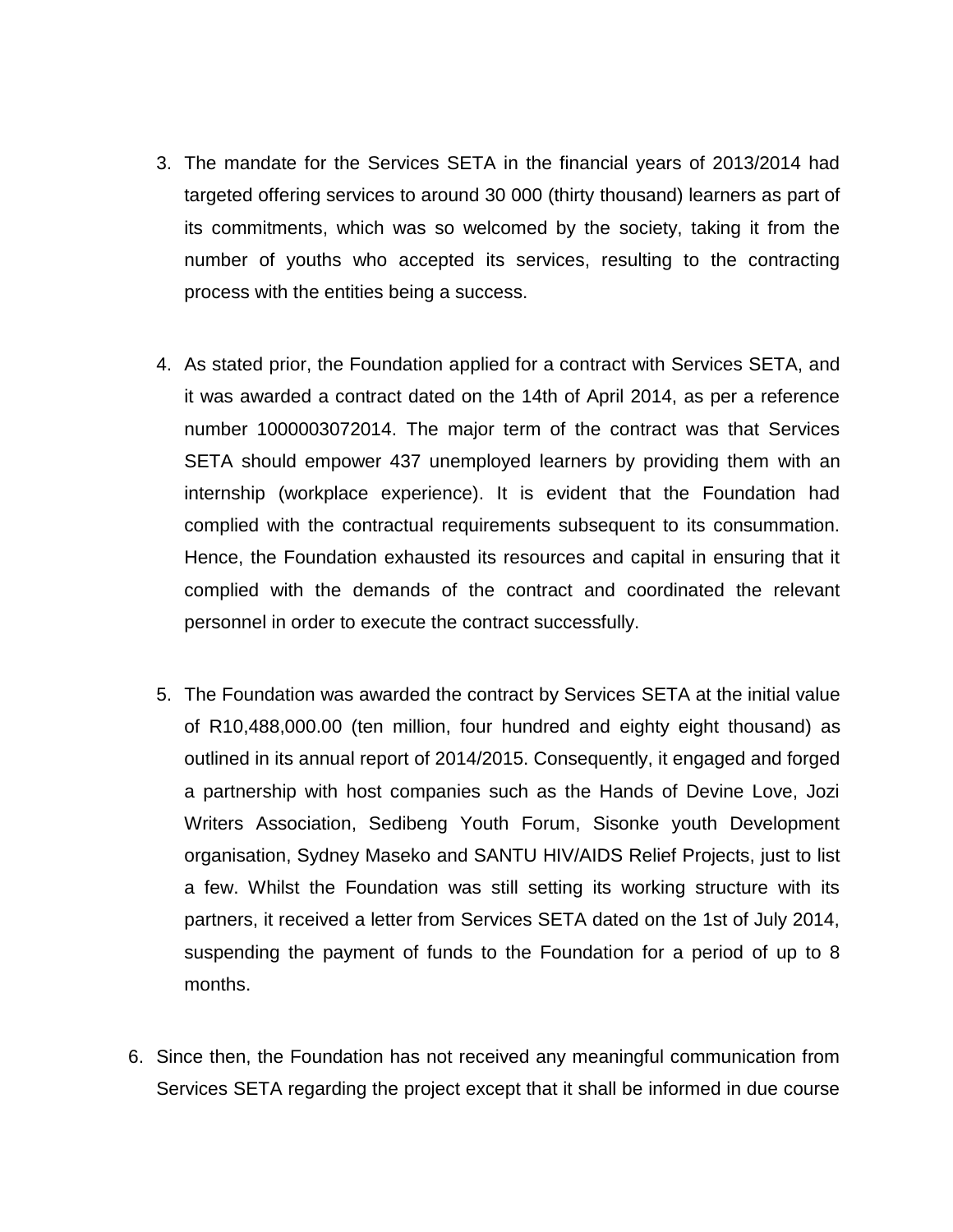of any changes. Out of concern, the Foundation advanced its query to the Board and even raised the matter at the AGM of 2014 but to no avail, the Foundation was not assisted.

- 7. In September 2015, the Foundation sought further means of getting the funds paid by Services SETA by writing to the then President of the Republic of South Africa Mr Jacob Zuma, asking that his office may intervene in the matter. In pursuit of the matter, the Office of the President instituted an investigation of which the Foundation was never informed of its outcome.
- 8. It shocks the Foundation that Services SETA has undermined all Small and Medium Manufacturing Enterprises (SMMEs), non-profit organisations, youth who were supposed to be the beneficiaries and violated its contractual mandate, in that the funds of R1,478,480,000 **(one billion , four hundred, seventy eight million, four hundred and eighty thousand rand)**for 2014/2015 were never spent as it was intended on the contract. Instead, the funds were invested as per Annual report of 2014/2015 whilst generating a notable interest of R 95,807,000 (ninety five million eight hundred thousand and seven thousand rand) . A further discovery was made that R1,577,028,000 of funds that were committed for the 2014/2015, were never used but invested and then returned to the National Skills funds as uncommitted funds, according to the Services SETA Annual Report of 2016/2017.
- 9. The nature of the Foundation's trade is based on the trust that it gains from the society. Its failure to provide services as per an agreement made with Services SETA has affected the confidence that the society has on it since about 30,000 (thirty thousand rand ) unemployed youths that were intended beneficiaries for 2014/2015 never benefited.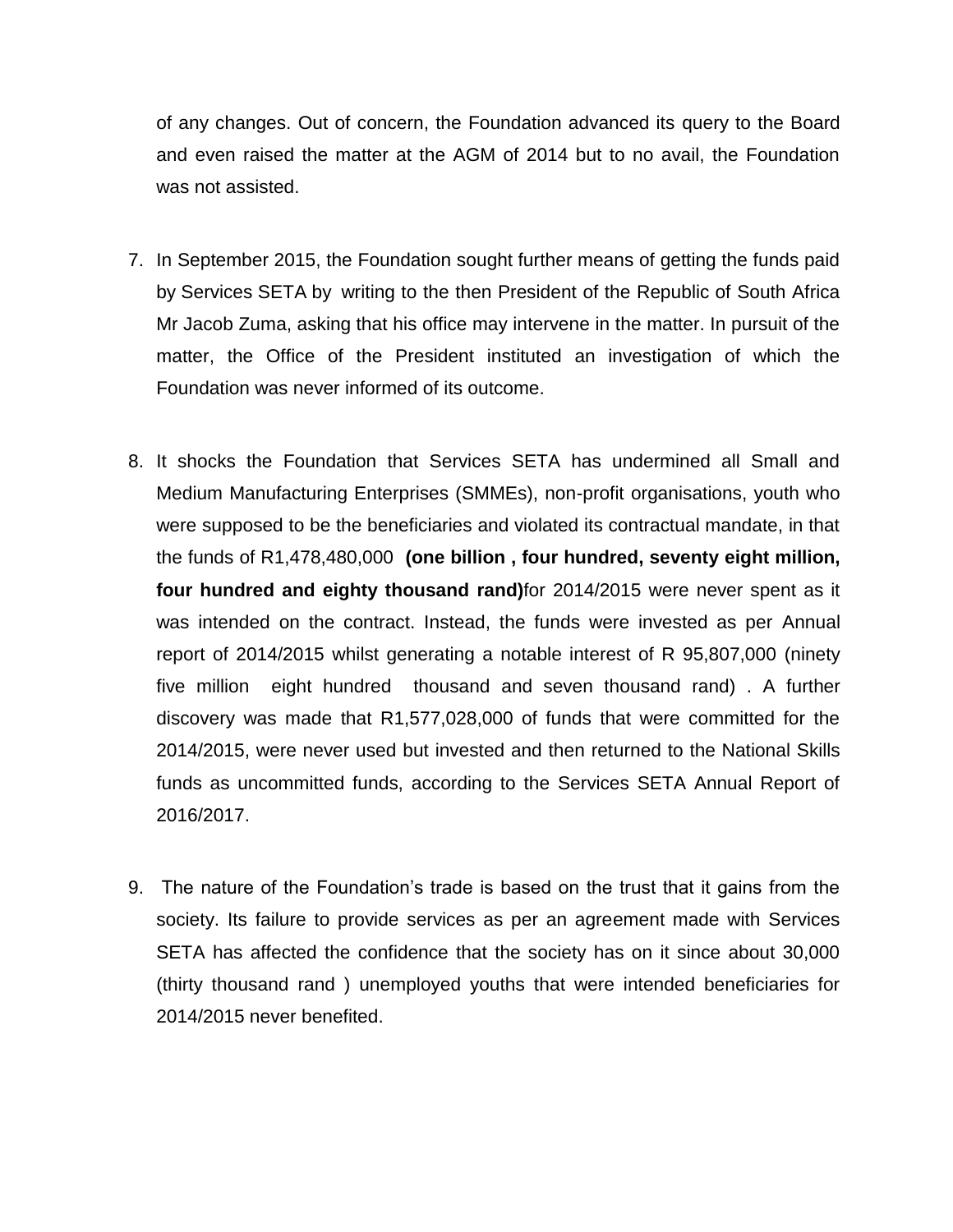- 10.Clearly, the Foundation has been unfairly treated by Services SETA, and the subsequent alleged breach of contract has caused suffering on the Foundation in amongst other aspects, the following: -
	- 10.1 Loss of its good reputation in the society (most importantly to the youth, its members of the staff, its partnering entities and relevant municipalities that it was intended to deal with);
	- 10.2 Loss of financial income due to the tainted name;
	- 10.3 Stress suffered due to failure of restoration on any expenditures connected to the execution of its contractual obligation with Services SETA; and/or
	- 10.4 Loss of working staff due to the loss of funds;
- 11.Up to this date, the Foundation has not received any communication from Services SETA either its Accounting Authority or the Executive Management regarding the payment of funds, which is the reason why the Foundation is making its final warning before it may approach the courts.
- 12.Services SETA has breached the contract and is thus placed in mora in that it failed to fulfil its contractual obligation towards the Foundation of paying the agreed money. As a result of the aforesaid unfair treatment and subsequent breach of contract, the Foundation suffered damages up to an amount of R 140,000,000.00 (one hundred and forty million rands)
- 13.We bring it to the attention of Services SETA that failure to comply with the Foundation's demands, the Foundation with its partnering entities and the aggrieved youth shall claim for restitution from the *status quo*.
- 14.In light of the above, our client has instructed us to demand as we hereby do for the payment of an amount of R 140,000,000.00 (one hundred and forty million